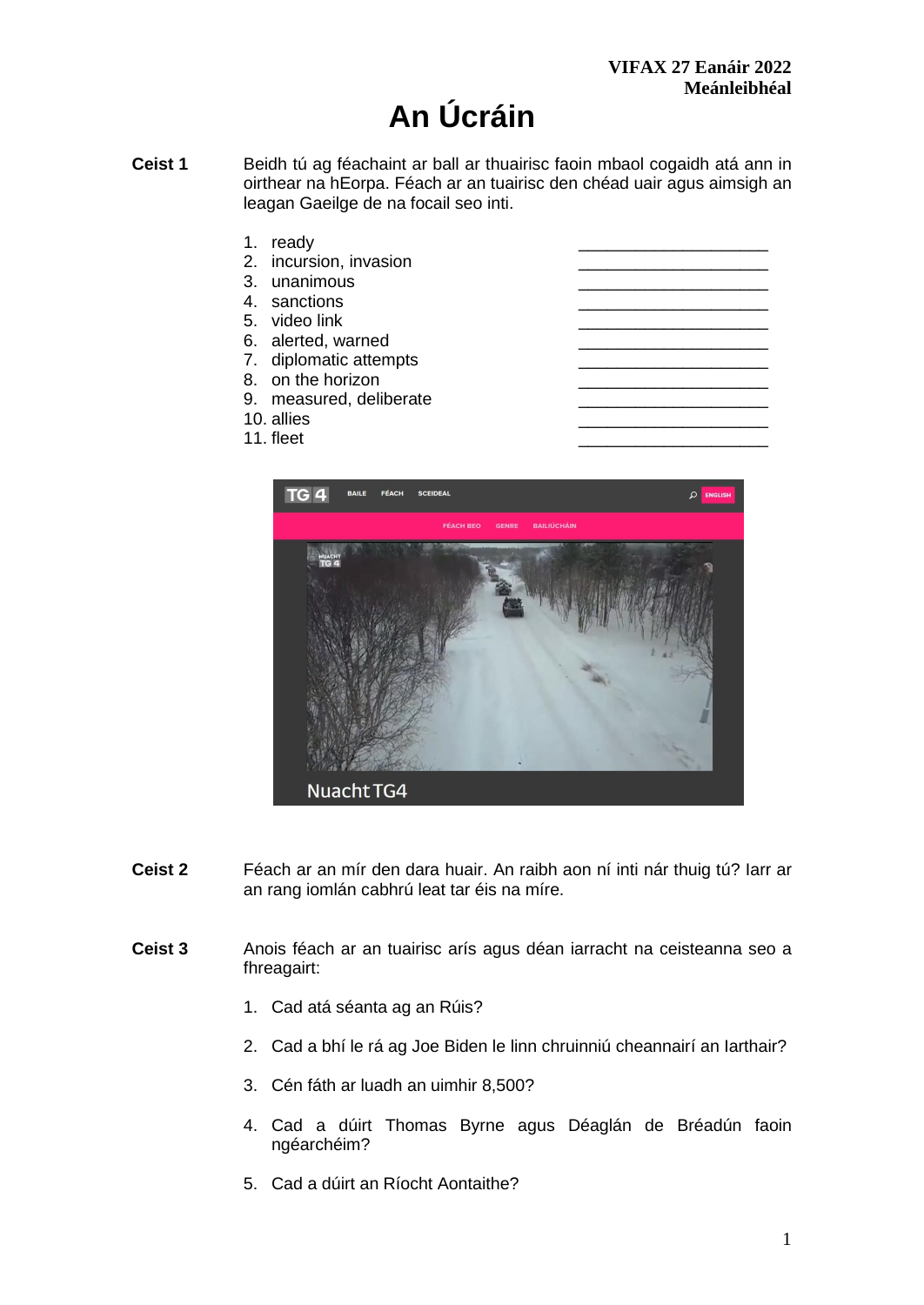- 6. Cén plean atá ag iascairí iardheisceart na hÉireann?
- 7. Cad atá ag tarlú i gcoill ar imeall Chív?

**Ceist 4** Cuir an fhoirm cheart de gach focal atá idir lúibíní sna bearnaí.

## **Eimear Ní Chonaola**

Bhur gcéad fáilte ar ais chuig Nuacht TG4. Tá Stáit Aontaithe (Meiriceá) \_\_\_\_\_\_\_\_\_\_\_\_\_ faoi réir le 8,500 saighdiúir a (cuir) \_\_\_\_\_\_\_\_\_\_\_\_\_\_ go hoirthear na hEorpa le tacú le NATO más gá, mar gheall ar an imní (mór) \_\_\_\_\_\_\_\_\_\_\_\_\_ atá ann go bhfuil an Rúis ag beartú ionradh a dhéanamh ar an (Úcráin) \_\_\_\_\_\_\_\_\_\_\_\_. Tá tíortha an (Iarthar) \_\_\_\_\_\_\_\_\_\_\_\_ ar aon fhocal go (cuir) smachtbhannaí ar an Rúis ar scála nach bhfacthas riamh cheana, má dhéanann siad ionsaí ar an Úcráin. Tá an Taoiseach, Micheál Martin, ag moladh do dhaoine gan (taistil) \_\_\_\_\_\_\_\_\_\_\_ chun na hÚcráine, mura bhfuil géarghá leis.

#### **Eibhlín Ní Choistealbha**

Cleachtadh míleata ag leanúint ar aghaidh i dtuaisceart na Rúise agus teannas leis an Úcráin ag méadú lá i ndiaidh (lá) \_\_\_\_\_\_\_\_\_\_\_\_. Bhí cruinniú ar nasc físe ag ceannairí an Iarthair chun an ghéarchéim a phlé agus táid ar aon fhocal go ngearrfar smachtbhannaí (tromchúiseach) \_\_\_\_\_\_\_\_\_\_\_\_ ar an Rúis má dhéanann siad ionradh ar an Úcráin. Tá sé séanta ag an Rúis go bhfuil aon (plean) \_\_\_\_\_\_\_\_\_\_\_\_ acu a leithéid a dhéanamh. Dúirt Uachtarán Mheiriceá go bhfuil aontacht iomlán i measc (cumhachtaí) \_\_\_\_\_\_\_\_\_\_\_\_ an Iarthair maidir le conas stop a chur leis an Rúis.

**Ceist 5** '*…ar siúl…*'

Cuir na frásaí thíos in abairtí lena mbrí a léiriú:

ar siúl ar shiúl ag siúl faoi shiúl cuir chun siúil

**Ceist 6** Pléigh na ceisteanna seo le do ghrúpa:

- 1. Cad atá ar eolas agat faoin Úcráin agus faoin Rúis?
- 2. Cad atá ar eolas agat faoin gcaidreamh idir an dá thír?
- 3. Conas a chuirfeadh cogadh idir an Úcráin agus an Rúis isteach ar do shaol féin, dar leat?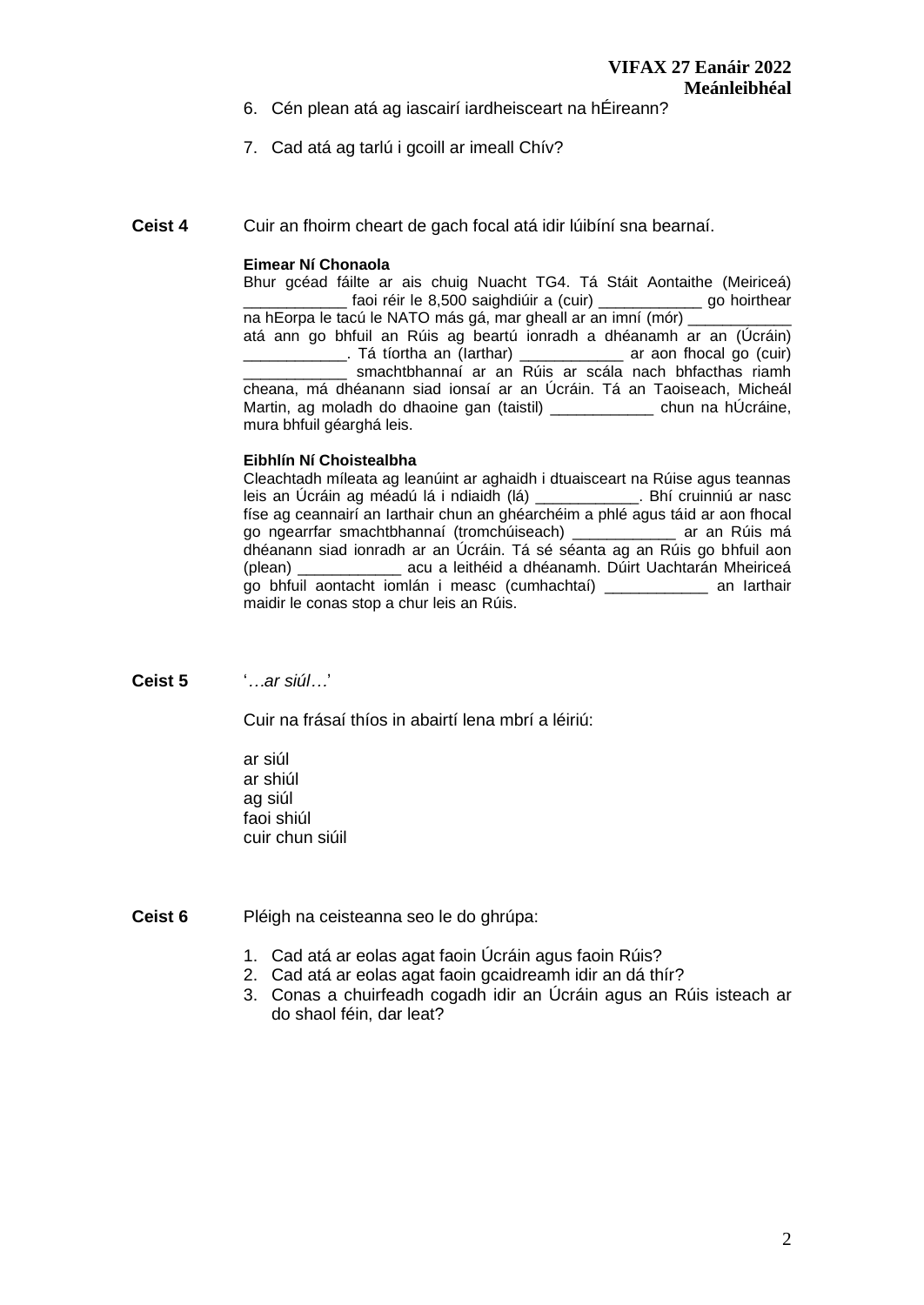## **Treoracha agus Freagraí Ceist 1**

- 
- 2. incursion, invasion *ionradh*
- 
- 
- 5. video link *nasc físe*
- 
- 
- 8. on the horizon *ar na bacáin*
- 9. measured, deliberate *meáite*
- 10. allies *comhghuaillithe*
- 

## **Ceist 2**

1. ready *faoi réir, ullamh* 3. unanimous *ar aon fhocal* 4. sanctions *smachtbhannaí*  6. alerted, warned *curtha ar an airdeall* 7. diplomatic attempts *iarrachtaí taidhleoireachta*  11. fleet *cabhlach* 

Iarr ar na foghlaimeoirí féachaint ar an mír den chéad uair agus bíodh plé oscailte agat leis an rang ar fad faoi na nithe nár thuig siad sa tuairisc. Téigh siar ar na deacrachtaí a bhí acu agus cuir an mhír ar siúl arís.

# **Ceist 3**

Féach an script.

# **Ceist 4**

#### **Eimear Ní Chonaola**

Bhur gcéad fáilte ar ais chuig Nuacht TG4. Tá Stáit Aontaithe **Mheiriceá** faoi réir le 8,500 saighdiúir a **chur** go hoirthear na hEorpa le tacú le NATO más gá, mar gheall ar an imní **mhór** atá ann go bhfuil an Rúis ag beartú ionradh a dhéanamh ar an **Úcráin**. Tá tíortha an **Iarthair** ar aon fhocal go **gcuirfear** smachtbhannaí ar an Rúis ar scála nach bhfacthas riamh cheana, má dhéanann siad ionsaí ar an Úcráin. Tá an Taoiseach, Micheál Martin, ag moladh do dhaoine gan **taisteal** chun na hÚcráine, mura bhfuil géarghá leis.

#### **Eibhlín Ní Choistealbha**

Cleachtadh míleata ag leanúint ar aghaidh i dtuaisceart na Rúise agus teannas leis an Úcráin ag méadú lá i ndiaidh **lae**. Bhí cruinniú ar nasc físe ag ceannairí an Iarthair chun an ghéarchéim a phlé agus táid ar aon fhocal go ngearrfar smachtbhannaí **tromchúiseacha** ar an Rúis má dhéanann siad ionradh ar an Úcráin. Tá sé séanta ag an Rúis go bhfuil aon **phlean** acu a leithéid a dhéanamh. Dúirt Uachtarán Mheiriceá go bhfuil aontacht iomlán i measc **chumhachtaí** an Iarthair maidir le conas stop a chur leis an Rúis.

# **Ceist 5**

ar siúl – going on, in progress ar shiúl – gone, away ag siúl – walking faoi shiúl – in motion cuir chun siúil – send someone away

#### **Ceist 6**

Is féidir na foghlaimeoirí a chur ag plé na gceisteanna seo i mbeirteanna nó i ngrúpaí de thriúr nó de cheathrar.